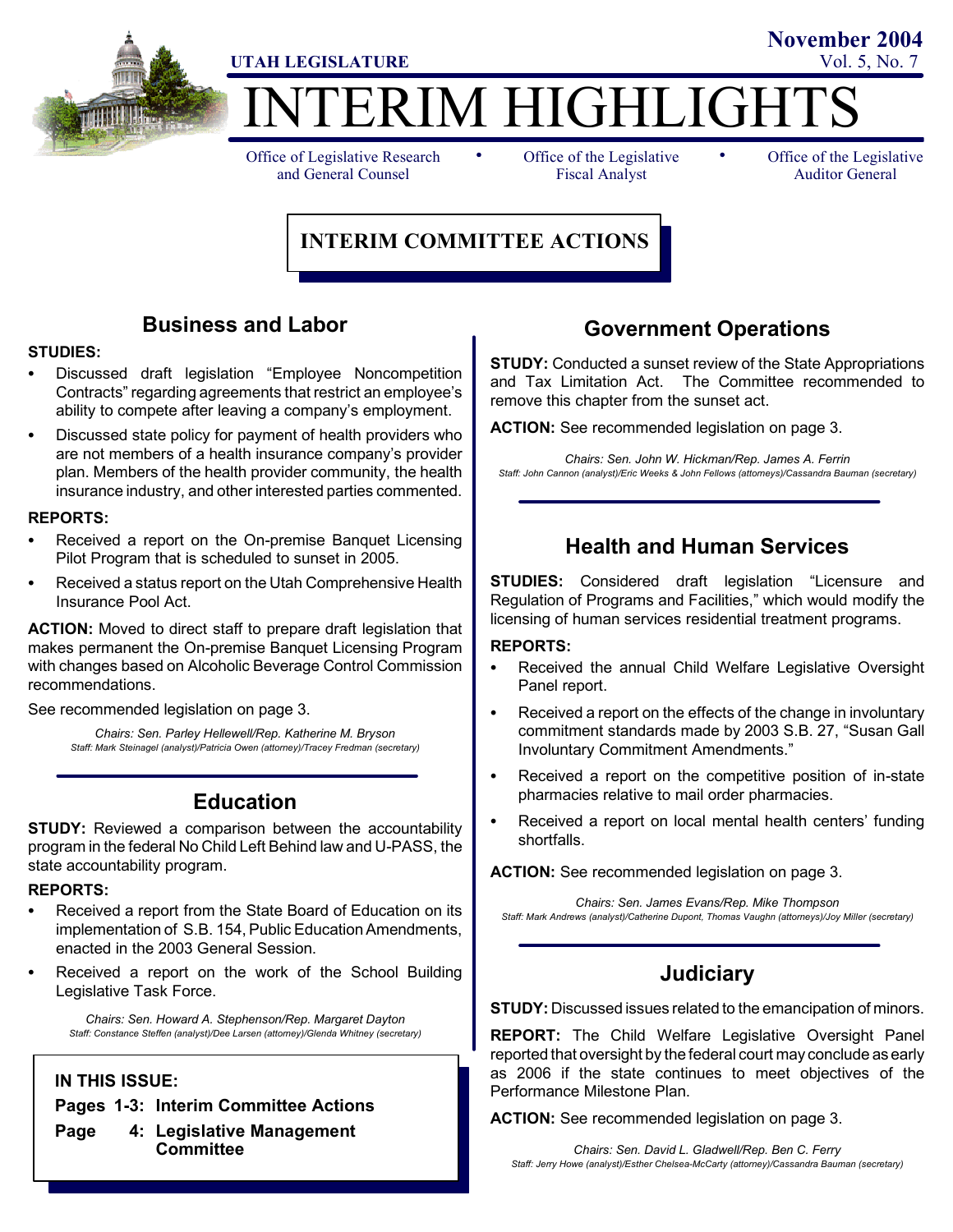## **Law Enforcement and Criminal Justice**

**STUDY:** Considered issues related to draft legislation "Medical Device Notification and Liability"

**REPORT:** Received an annual report from the State Emergency Medical Services Committee.

**ACTION:** Recommended to the Executive Offices and Criminal Justice Appropriations Subcommittee that priority be given to more funding for the Department of Corrections' sex offender treatment program.

See recommended legislation on page 3.

*Chairs: Sen. D. Chris Buttars/Rep. DeMar "Bud" Bowman Staff: Stewart Smith (analyst)/Susan Creager Allred (attorney)/Wendy Bangerter (secretary)*

## **Natural Resources, Agriculture, and Environment**

### **REPORTS:**

- Received the Hazardous Waste Regulation and Tax Policy Task Force final report and recommended legislation.
- Received the Water Issues Task Force report and considered draft legislation "Water Law - Criminal Penalties Amendments" and "Water Enforcement Procedures and Penalties."
- The Board of Water Resources and the Division of Water Resources reported on compliance with 2004 H.B. 71, "Water Conservation Plans" and water conservation plans in the state.

**ACTION:** See recommended legislation on page 3.

*Chairs: Sen. Beverly Evans/Rep. Craig W. Buttars Staff: Brian Allred (analyst)/Jeanenne Larson (attorney)/Joy Miller (secretary)*

## **Political Subdivisions**

### **STUDIES:**

- Received an update on recommended revisions to the Municipal and County Land Use Development Acts.
- Discussed recommendations of an ad hoc GIS (Geographic Information Systems) workgroup which addressed GIS data in the State Geographic Information Database.
- Discussed a proposal to amend redevelopment agency statutes to encourage transit oriented developments.
- Received an update on the proposal to change the state boundary to merge Wendover, Utah into Wendover, Nevada.
- Received information on the "Economic Development" Toolbox" developed by Envision Utah.

## **REPORT:**

Received the Utah Quality Growth Commission annual report.

*Chairs: Sen. Carlene M. Walker/Rep. Kory M. Holdaway Staff: Joseph Wade (analyst)/Robert Rees (attorney)/Wendy Bangerter (secretary)*

# **Public Utilities and Technology**

**STUDY:** Discussed proposed legislation, "Utility Vegetation Management," which would allow utilities to manage vegetation in easements.

*Chairs: Sen. Leonard Blackham/Rep. Stephen H. Urquhart Staff: Richard North (analyst)/Christopher Parker (attorney)/Phalin Flowers (secretary)*

## **Revenue and Taxation**

## **REPORTS:**

- Received a report from the Utah State Tax Commission on the taxpayer contributions to various programs and exemptions for sales or leases of semiconductor materials.
- Received a report from the Utah Tax Review Commission.
- Received a report from the Individual Income and Corporate Franchise and Income Tax Task Force
- Received a report from the Motion Picture Task Force.
- Received a report from the Hazard Waste Regulation and Tax Policy Task Force.
- Received a presentation on the possible use of land value property tax to fund highway improvements.
- Received a presentation on a proposal to replace all existing local option sales and use taxes with a sales and use tax that would include state and local option rates.
- Received a presentation on Utah State Tax Commission collection processes.

**ACTION:** See recommended legislation on page 3.

*Chairs: Sen. Curtis Bramble/Rep. Wayne A. Harper Staff: Bryant Howe (analyst)/Rebecca Rockwell (attorney)/Phalin Flowers (secretary)*

# **Transportation**

## **REPORTS:**

- Received a report on land value taxation for transportation financing from the Lincoln Institute of Land Policy.
- Received a Transportation Planning Task Force final report.

**ACTION:** See recommended legislation on page 3.

*Chairs: Sen. Sheldon L. Killpack/Rep. Joseph G. Murray Staff: Benjamin Christensen (analyst)/Shannon Halverson (attorney)/Tracey Fredman (secretary)*

## **Workforce Services & Community and Economic Development**

**STUDY:** Discussed concerns with the "Covered at Work" program for public assistance clients in the Department of Workforce Services.

**REPORT:** Heard a report, updated from the October Interim meeting, on concerns with the adequacy of the Family Employment Program in the Department of Workforce Services.

**ACTION:** See recommended legislation on page 3.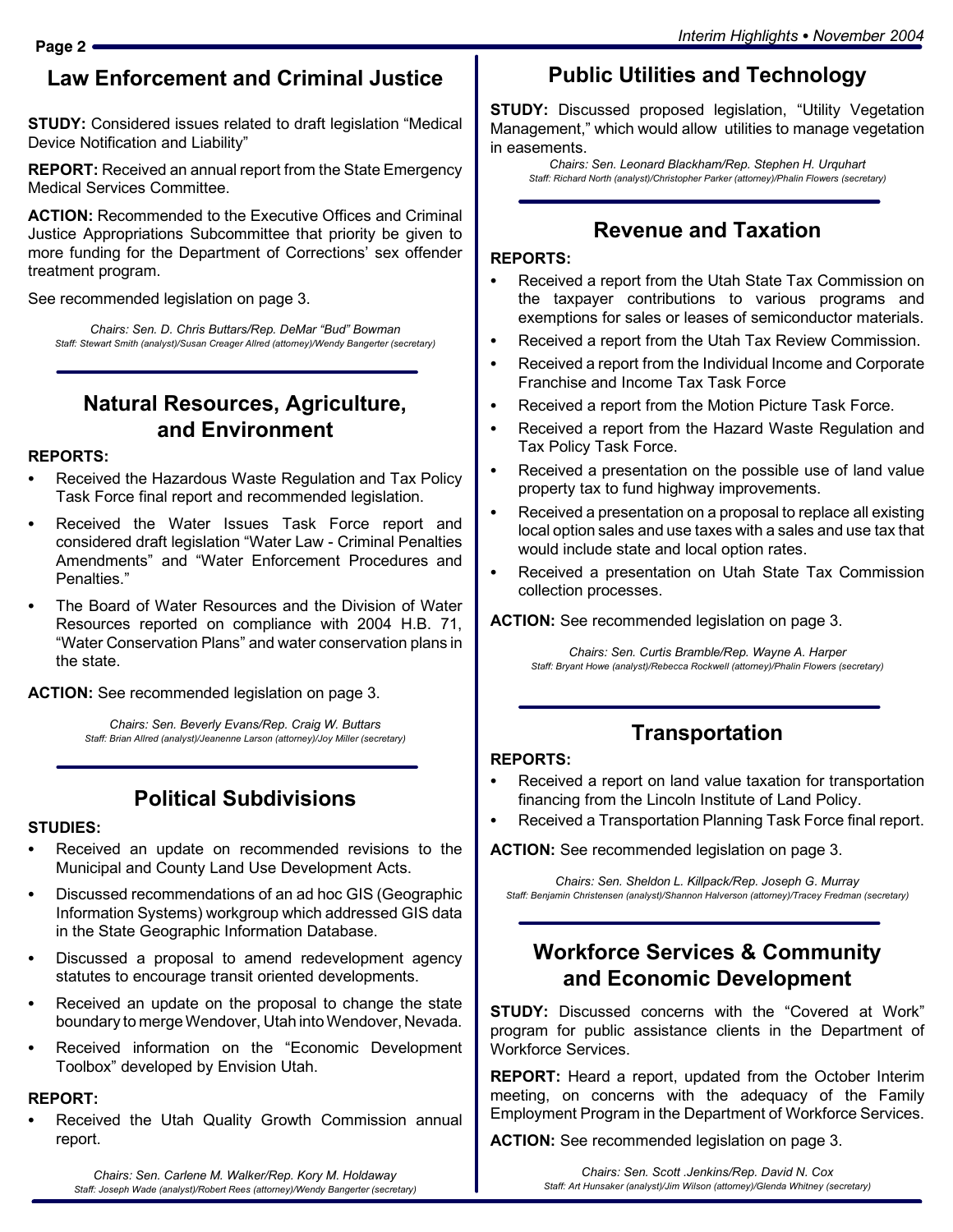## **RECOMMENDED LEGISLATION**

Bills recommended during the 2004 interim for the 2005 General Session

## *Business and Labor Committee*

- . Consumer Sales Practices Act Amendments\*
- Conveyances of Property
- Limitation of Liability for Propane Professionals\*
- Regulating Proprietary Postsecondary Schools

## *Government Operations Committee*

- . Bond Election Process Amendments\*
- . Initiative Petition Amendments\*
- **C** Office of Legislative Auditor General Access to Information
- Procurement Code Renumbering\*
- Repeal of State Debt Collection Advisory Board
- Repeal of Vehicle Equipment Safety Commission

## *Health and Human Services Committee*

- . Assistance for People With Bleeding Disorders\*
- . Child Protection Team Meetings\*
- . Dental Services for Adults on Medicaid\*
- Direct-entry Midwife Act\*
- Disease Testing of Individuals Exposed to Blood Borne **Pathogens**
- . Foster Care Citizen Review Board\*
- Health Care Assistants
- Fealth Insurance Fair Marketing Standards\*
- Cccupational and Professional Licensing Sunset Amendment
- Vision Care for Medicaid Recipient\*

## *Judiciary Committee*

- . Intercountry Adoption Accreditation\*
- Liability Reform Act Amendments
- Divorce Mediation Program

## *Law Enforcement and Criminal Justice Committee*

- . Automobile Crime Prevention\*
- . Children's Justice Center Amendments\*
- . Drug Offender Reform Act\*
- **Juvenile Justice Recodification\***
- . Uniform Parentage Act\*

## *Natural Resources, Agriculture, and Environment Committee*

- State Engineer's Powers and Duties Amendments\*
- . Waste Amendments\*

## *Public Utilities and Technology Committee*

- **Energy Related Amendments\***
- . Telecommunications Amendments\*

## *Revenue and Taxation Committee*

- Calling Local Special Elections for Sales and Use Tax Purposes\*
- . Individual Income Tax Contributions for Education
- Individual Income Tax Subtraction for Certain Military Income
- **Motion Picture Incentive Fund\***
- Property Tax Treatment of Tangible Personal Property
- Sales and Use Tax Agriculture Exemptions\*
- Sales and Use Tax Exemption Agricultural Exemption Vehicle Limitation\*

## *Transportation Committee*

- **Master Highway Designation Amendments**
- Person With a Disability Motorcycle Parking
- . Uninsured Motorist Property Damage Coverage **Amendments**
- Traffic Code Amendments\*
- Traffic Code Recodification and Revisions\*

#### *Workforce Services and Community and Economic Development Committee*

- Aerospace and Aviation Development Zone **Modifications**
- Department of Workforce Services Access to Financial Records\*
- . Department of Workforce Services Amendments\*
- Department of Workforce Services Work Experience and Training Programs\*
- Economic Development Incentives\*
- **Employment Security Act Amendments**
- Funding For Tourism\*
- . Motion Picture Incentive Fund\*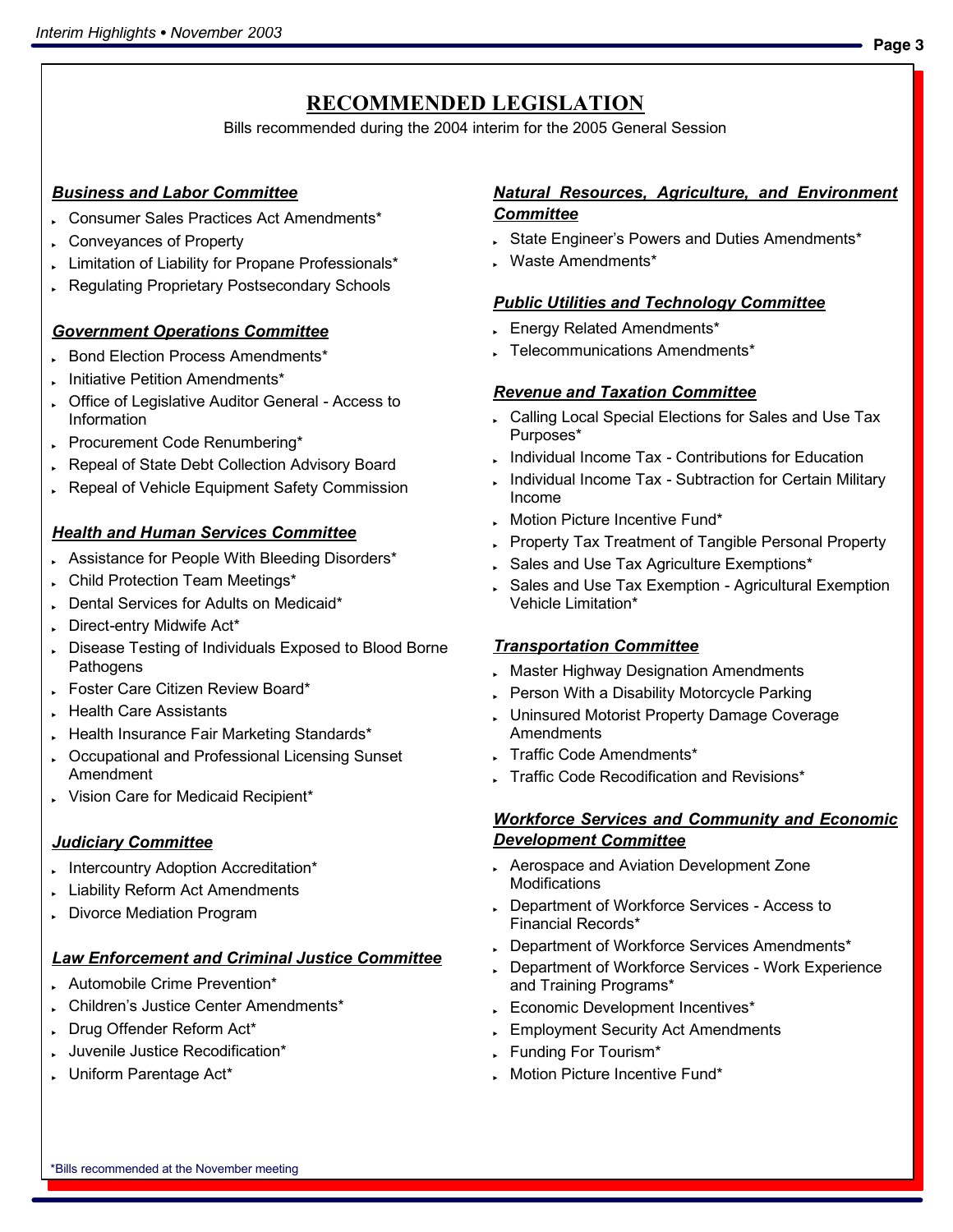#### **LEGISLATIVE MANAGEMENT COMMITTEE**

#### **REPORTS:**

- Received the report from Utah State University professors Roberta Herzberg and Chris Fawson on Tuition Tax Credits.
- Received a report from the Armory Board requesting permission for a land purchase in North Salt Lakefor the Utah National Guard Northwest Salt Lake City Readiness Center.
- Received a report from Michael Heinz and Jason Perry from the state Division of Securities regarding Tenant in Common Interest in developed real estate.
- Received a letter from the Natural Resources Appropriations Subcommittee requesting permission for a subcommittee meeting on November 11, 2004. The agenda is: State park capital improvement and development priorities; performance measures for Department of Natural Resources, Department of Agriculture and Food, and State Institutional Trust Lands; conservation investment; and campus farm relocation for the College of Agriculture, USU.
- Received a letter from the Health and Human Services Interim Committee to review draft legislation that would require health insurance plans to provide consumers with information facilitating comparison of plans.
- Received an overview by Legislative General Counsel Gay Taylor of a handout entitled "Sunset Act and Repealers - Acts or Entities That Are Scheduled For Repeal in 2005."
- Received an overview by Legislative Deputy General Counsel John Fellows of a bill dealing with control of legislative space in the Capitol Complex. Also heard from Dave Hart, Capitol Preservation Board architect.

Received a report by Ms. Taylor of actions taken by Legislative Management Committee's Audit Subcommittee, recommending that Deputy Legislative Auditor General John Schaff be appointed Legislative Auditor General.

#### **ACTIONS:**

- Approved the appointment of John Schaff as Legislative Auditor General and directed that a joint resolution be prepared for the 2005 legislative session, making this appointment.
- Approved the purchase of land in North Salt Lake as requested by the Armory Board.
- Approved the Natural Resources Appropriations Subcommittee request to hold a committee meeting on November 11, 2004.
- Approved the Health and Human Services Interim Committee request to study proposed legislation.
- Moved that Legislative Management Committee send a letter to entities affected by the sunset review process, as reviewed by Ms. Taylor, advising them that to be reauthorized they must find a legislative sponsor before December 1, 2004. In addition, LMC moved to approve the sunset recommendations of the interim committees as a LMC bill with President Mansell as the sponsor.
- Went on record supporting the legislation "Capitol Complex", regarding control of legislative space in the Capitol Complex, which addressed Capitol Preservation Board architect Dave Hart's concerns.



**Office of Legislative Research and General Counsel** House Building, Suite W210 • Salt Lake City, UT • 84114 (801) 538-1032

**Office of the Legislative Fiscal Analyst** House Building, Suite W310 • Salt Lake City, UT • 84114 (801) 538-1034

**Office of the Legislative Auditor General** House Building, Suite W315 • Salt Lake City, UT • 84114 (801) 538-1033

For more information about legislative activities, contact one of the legislative offices or access our website at: www.le.utah.gov

*Editor: Susan Creager Allred*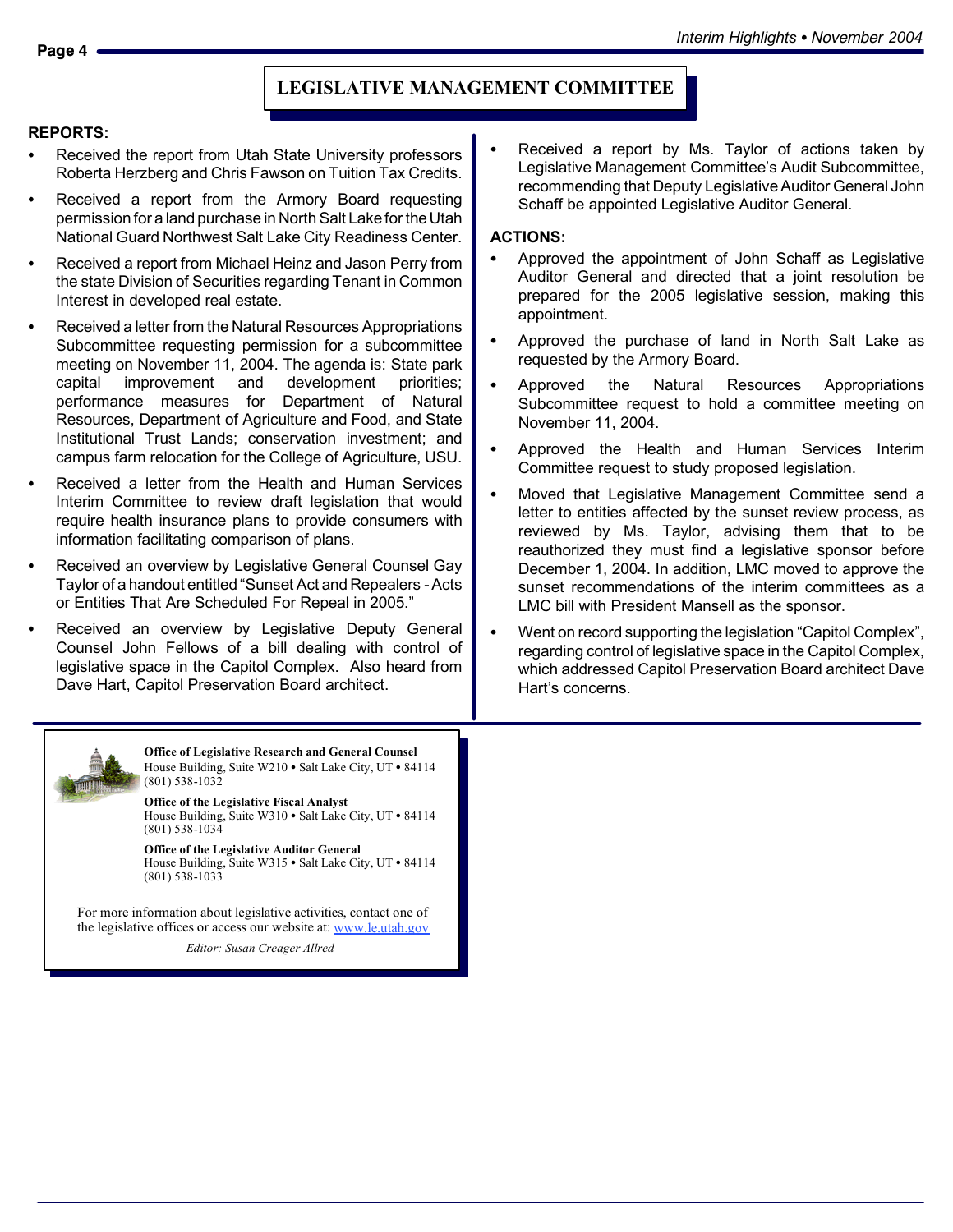

# FISCAL HIGHLIGHTS

**JOHN E. MASSEY LEGISLATIVE FISCAL ANALYST**

# **EXECUTIVE APPROPRIATIONS COMMITTEE**

CO-CHAIRS : SENATOR LEONARD BLACKHAM - REPRESENTATIVE RON BIGELOW

#### **Report:** Federal Funds

**Summary:** The Governor's Office of Panning and Budget presented the listing of federal fund applications for the time period from September 1, 2004 through September 30, 2004. The list requiring legislative approval contained two new grant applications - one for the Department of Environmental Quality and one for the Attorney General. The list also contained seven applications that are renewals or revisions.

The federal grant list requiring legislative approval for the month of October (presented in November) contained four new grant applications, including the one for the Attorney General which was held over from the October meeting. The list also contained 12 applications that are renewals or revisions. The presentation also provided the requested additional information regarding the ten temporary employees associated with the "Solving Cold Cases with DNA" federal grant for the Attorney General's office, stating that the ten positions would be temporary, but would have the same level of benefits as regular full-time employees of the AG's office.

**Committee Action:** During the October meeting, the Committee approved the list with the exception of the application for the Attorney General because of questions dealing with the 10 additional staff positions that would be hired with the federal funding. In November, the entire list presented to the Committee was approved.

**Staff Contact:** Spencer Pratt

**Report:** Utah Homeland Security Overview (Presented in October)

**Summary:** The Utah Departments of Public Safety (DPS) and Health (DOH) were given the responsibility of administering homeland security by the 2002 Legislature. Since FY 1999, the state has received more than \$90.8 million from the federal government to provide homeland security and to guard against bioterrorism. DPS coordinates security and emergency management efforts between federal, state, and local governments. DOH coordinates with state and local health departments to hire and train personnel, as well as to obtain equipment and other resources to protect against bioterrorism.

**Staff Contacts:** Gary Ricks and Bill Greer

**Report:** Executive and Judicial Compensation Commission Report (Presented in November)

**Summary:** John T. Nielsen, Chairman, presented the Commission's report to the committee. The EJCC makes recommendations for three groups: elected officials, appointed officials, and the judiciary. The EJCC recommends that the Governor's salary be increased by 4.5 percent for FY 2006, and that the salaries of the other four elected officials be tiered from the Governor's. The recommendation would place the Lieutenant Governor's salary at 77 percent of the Governor's, the Attorney General's salary at 90 percent of the Governor's, and the State Auditor's and State Treasurer's salaries at 80 percent of the Governor's.

The EJCC recommends adjusting the salary ranges for the appointed officials by 4.5 percent. This adjustment allows the Governor latitude in setting actual salary levels for Cabinet members.

Based on compelling information brought to the Commission, the recommendation for the judiciary is an increase of 7 percent for District Court Judges; with other judicial salaries being based on that level. This increase would help reverse the trend of lessqualified and/or younger applicants for judicial positions.

**Committee Action:** No formal action was taken on this item, the Committee expressed its appreciation for the report.

**Staff Contact:** Spencer Pratt

**Report:** Significant Factors Driving Department, Institutional, and Public Education Budgets (Presented in November)

**Summary:** State agencies and institutions provided summaries of the significant cost factors driving their budgets in FY 2005 and FY 2006. The Significant Factors summary provides the Legislature with an understanding of current and future budget concerns throughout state government.

In preparing this exercise, staff requested that where possible the agencies provide a funding amount associated with FY 2005 and/or FY 2006. This funding level works as a point of reference for the Legislature, the numbers may be modified by the agencies as the budget process unfolds. The funding amounts presented in the report do not reflect the official recommendations of the Governor or the Legislative Fiscal Analyst.

**Staff Contacts:** For further information please contact the appropriate subcommittee analyst.